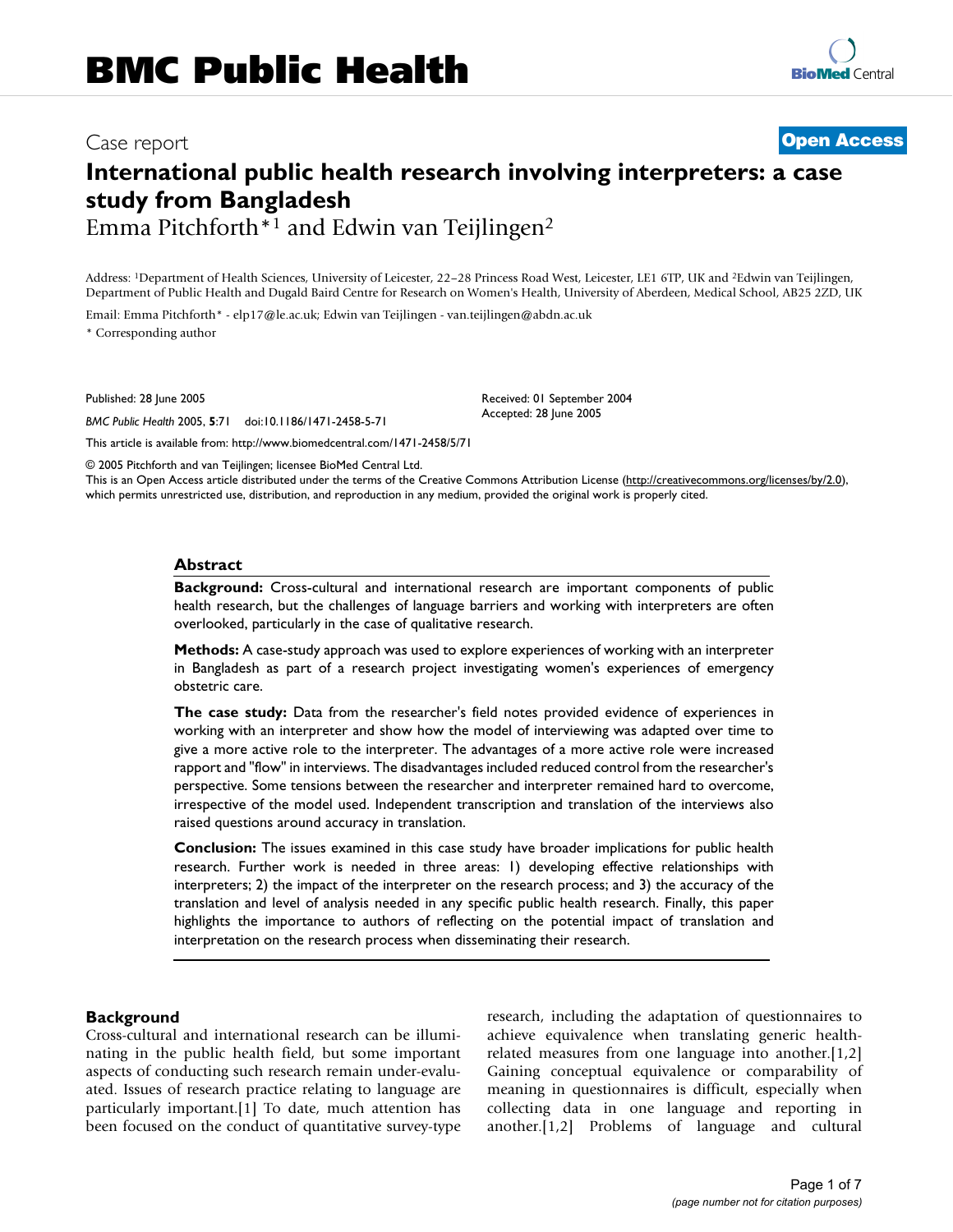translation have real impacts on research outcomes. For example, a review of prevalence data in UK surveys on tobacco and alcohol in ethnic minority groups showed that inadequate cross-cultural adaptation was a potential explanation for discrepancies in reported prevalence.[1]

Conducting qualitative research raises distinctive issues. Unlike questionnaire-based surveys, it may be much more difficult to plan precisely what is going to be said and how. This is partly the case because the interview is a dialogue and certain comments made by interviewees will lead the interviewer to ask different follow-up questions to some interviewees than to others. It is also partly due to the fact that "stories being narrated are constructed in the moments of the interview to the extent that neither the interviewers nor the interviewees can predict the details of what is going to be discussed in advance" (Nunkoosing 2005: 703).[1]

Qualitative research in cross-cultural contexts often relies on interpreters. While there has been a general call to make decisions regarding the use of interpreters and translation in research more explicit using interpreters in public health research is under-researched. [4,8] Several recommendations do exist in other fields and two suggestions are (a) that clarification of roles between the researcher and interpreter before the interview can help to avoid potential problems; [9] and (b) that co-operative working is more likely to be achieved where the researcher appreciates the interpreter's role as actively participative. [10]

This paper examines experiences of working with a lay interpreter during public health qualitative research in Bangladesh. Using a case-study approach, it presents two possible models for working with interpreters used in the study and considers the impact of translation on both the research process and findings.

# **Methods**

A case study is a research methodology that focuses on the circumstances, dynamics and complexity of a single case or small number of cases.[11] This case study considers the dynamics in cross-cultural research involving an interpreter in addition to the researcher and participants. A case study approach allows detailed examination of the research process and aspects of research practice. [12] An important role for case studies can be the revelation of phenomena that would otherwise be cut off from those at which the work is aimed,[13] and in this instance, involves important consideration of the effects of using an interpreter on the research process and findings.

## **Case study**

Ethical approval was gained from the Bangladesh Medical Research Council for our research project investigating experiences of women utilizing emergency obstetric care at a large teaching hospital. The research involved a questionnaire administered orally with women as they were admitted to hospital and a more in-depth interview at their home following discharge. The focus of this case study is on the post-discharge interviews; the purpose of this paper is not to present the findings from these interviews, but to examine in detail the methods and effects of working with an interpreter on the research process.

The aim of the interviews was to gather details of the women's 'journey of care' from the decision to go to hospital through to approximately four weeks after discharge. Women and their families were asked in particular about organisational issues, costs incurred and raising the finances required for their treatment episode. Such organisational issues were often the responsibility of family members or neighbours and these people were identified and invited to participate in the interview with the woman who had undergone hospital treatment.

The researcher (EP) had limited understanding of Bangla and employed a lay interpreter for the data collection. The interpreter worked with EP on a full-time basis for a period of six months. The background characteristics of the researcher, interpreter and main participants are presented in Table [1.](#page-3-0)

The interpreter was identified through a research and evaluation unit at a large non-government organisation in Bangladesh. She had excellent spoken and written English but was not trained as an interpreter, although she did have experience of research interviewing and had a healthrelated postgraduate qualification. The researcher and the interpreter spent considerable time discussing how best to carry out the interviews. Following previous advice, this included discussion over the respective roles of the interpreter and researcher. For example, the interpreter was asked to interpret all of the participants' answers and the researcher's questions. The researcher stressed that it was important to hear participants' responses even if the question or anticipated answer seemed obvious to the interpreter. The interview schedule was devised and written in English and time was spent ensuring that it would be culturally acceptable to the interviewees.

#### **Interview process**

Figure 1 illustrates the model of interviewing that was adopted for the initial interviews. This reflects a passive model, in which the researcher asked questions through the interpreter, who would then interpret the response from the participant to the researcher. This method was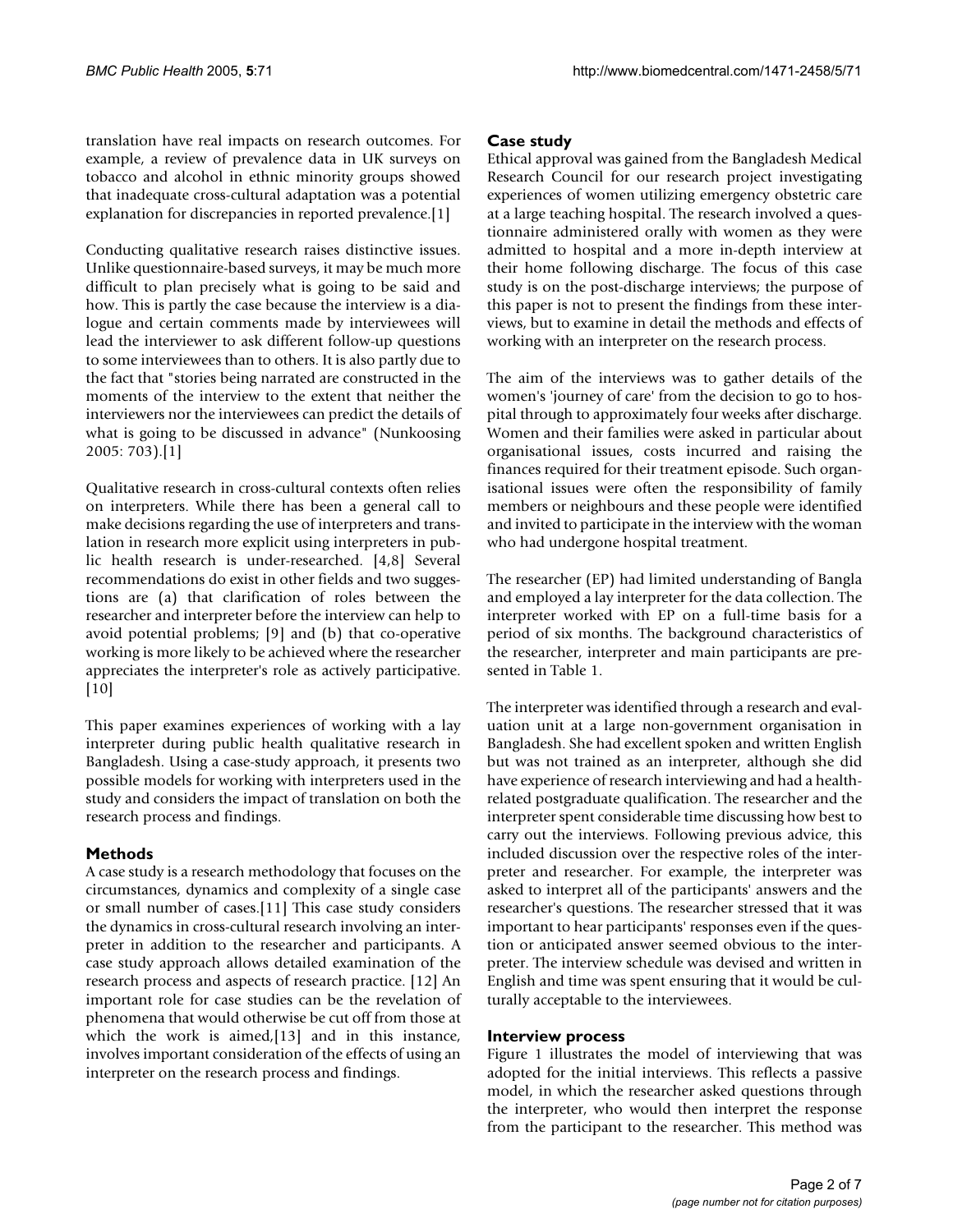# **Figure 1: Passive interpreter model**



**Figure 1** Passive interpreter model.

adopted because it enabled the researcher to follow the entire interview and to ask further questions, as required.

During the interviews it became clear that there were a number of disadvantages to this approach. The interpretation back and forth made the interviews time consuming. The interviews often brought the women and their families away from other work and this model of interviewing seemed to reduce the focus on the participants, as they had to wait while information was interpreted. This model also involved some tensions between the researcher and the interpreter, including occasions when the interpreter did not interpret either the question to the participant or the answer back to the researcher. There were other such occasions when the interpreter clearly felt a question was obvious or did not want to ask it and would sigh loudly or raise her eyebrows. A benefit of qualitative interviewing is that the interviews can flow like a conversation rather than a structured question and answer situation – a guided conversation with a purpose.[14] This flow was restricted as the interpreting interrupted the dialogue between participants and the interpreter and in practice the interviews often became disjointed.

The researcher and interpreter reflected on the progress of the interviews and it was felt that a new model of interviewing should be adopted. The interviews were semistructured and the interpreter had quickly become familiar with the aims of the interview and interview schedule. The model of interviewing was subsequently changed to an active model, so that the interpreter carried out most of the interview (Figure [2](#page-3-1)), with the aim of improving the flow of interviews and making the interviews less burdensome. The researcher was always present and at key points the interpreter would summarise the interview to the researcher to allow additional questions to be asked. With the participants' permission, all of the interviews were audio-taped and transcribed so that the full interview transcript was available to the researcher.

This second model did allow interviews to flow more like a conversation, enabling the interpreter to build a better rapport with participants and reduced the time burden for participants. Allowing the interpreter to take more control in the interview also reduced some of the tensions inherent in the first model, but it did so by reducing the control and involvement of the researcher (situated outside the circle in Figure [2\)](#page-3-1). Of course, in either model the researcher has reduced control compared to direct interviewing between researcher and participant.

Some differences arose irrespective of the model used. For example, the researcher and interpreter differed as to how the role of the researcher-interpreter team should be perceived by the respondents. The researcher felt that it would be important to emphasise that they were not associated with the hospital so that the women and their families felt that they could talk freely about their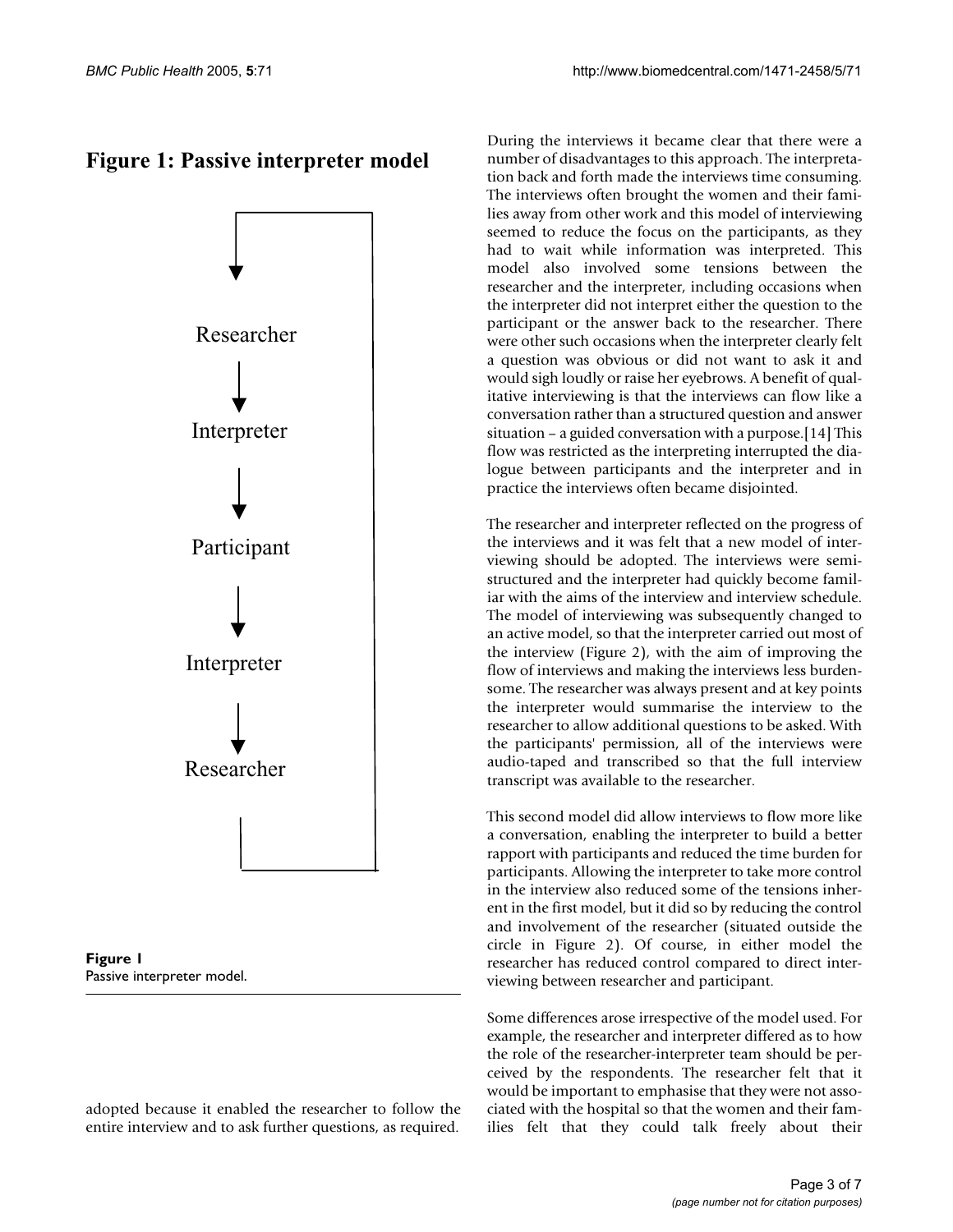| The researcher                         | The interpreter                      | The participants               |
|----------------------------------------|--------------------------------------|--------------------------------|
| Female                                 | Female                               | Female                         |
| Aged 25                                | Aged 25                              | Aged 15-45                     |
| Unmarried                              | Unmarried                            | Married                        |
| No children                            | No children                          | Children                       |
| Ph.D. student                          | Master's education                   | Limited formal education       |
| Non-poor                               | Non-poor                             | Poor                           |
| Christian                              | <b>Muslim</b>                        | Muslim/Hindu                   |
| Scottish                               | Bangladeshi                          | Bangladeshi                    |
| No experience working with interpreter | No experience working as interpreter | Unknown experience of research |

<span id="page-3-0"></span>

| Table 1: Characteristics of researcher, interpreter and participants |  |  |
|----------------------------------------------------------------------|--|--|
|----------------------------------------------------------------------|--|--|

# <span id="page-3-1"></span>**Figure 2: Active interpreter model**



**Figure 2** Active interpreter model.

experiences.[15] It was hoped that the researcher was not associated with any form of authority.[16] The interpreter, however, placed less importance on this, introducing herself as a nutritionist working for a non-government organization, backed up with the name of a well-known doctor. The interpreter also placed less emphasis on introductions and informed consent. She felt that if families did not want to talk to us they would not do so. The researcher and interpreter had, in addition, discussed and (apparently) agreed that it was not appropriate to be judgemental about decisions made by families. However the researcher, with growing understanding of Bangla, was aware of occasions when the interpreter would take issue with the participants, e.g. when a woman reported that she had not attended antenatal check-ups during her pregnancy.

#### **Transcribing, interpreting and translating**

With permission, all of the interviews were audio taped and transcribed in English. This was done by the same interpreter. A thematic analysis of the transcripts was planned and as a quality-control measure to check accuracy and validity, four interviews were transcribed by a bilingual interpreter in the UK. Comparisons were to be made within and across themes and to show common and differing experiences among women.[17,18]

The transcripts from the original and independent translations were compared and contrasted. Some differences were noted but overall the researchers were reassured that they were similar enough for the purpose of this public health study. Any differences tended to be in over-interpretation of women's own words, level of precision and emphasis.

The extract below shows, for example, that there may have been a tendency on the part of the lay interpreter to "interpret" the women's words rather than directly translate. In the original transcripts the word "forceps" is used but in the independent translation, the description of a metal cup on the baby's head is more likely to have been the words used by the woman:

"There the doctors also tried but they failed to get my delivery. They tried to deliver by forceps also" (original translation)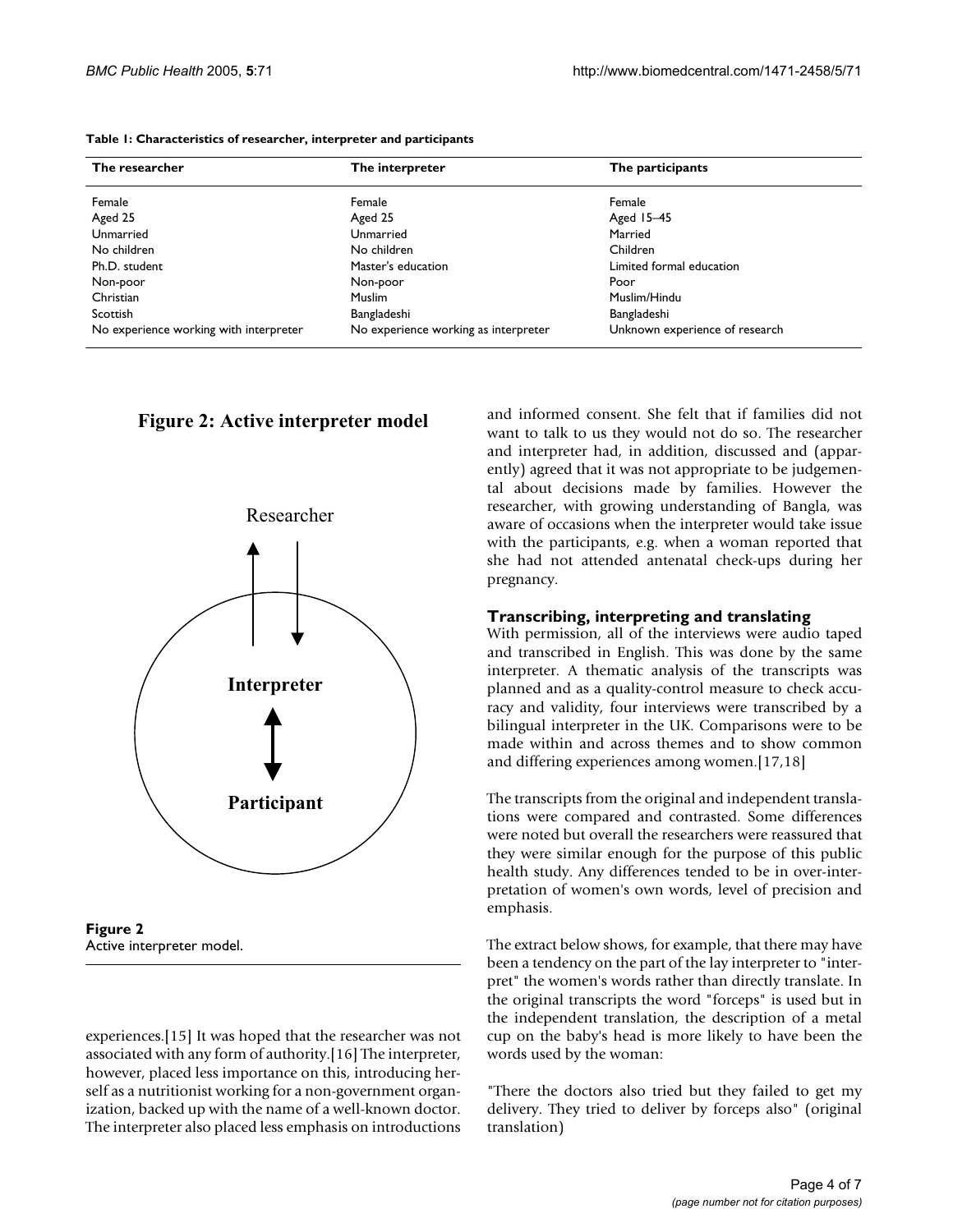Compared to the less technical:

"The doctors tried to take the baby out by using a metal cup on the baby's head but they were unsuccessful" (independent translation)

There were also occasions when the different transcripts did not vary considerably in content but the emphasis may have been interpreted differently. For example the tone of the doctors is not portrayed in the same way in the following two examples.

"One doctor came to me to say that it is not possible for us, you have to take your patient. After a while the nurses also said the same thing. Then they took me to Dhaka Medical College Hospital" (original translation)

Compare this with the following:

"One doctor said, 'we can't do it here. Take her away!' Later seven nurses tried, but then we won't be able to do it. Then my father took me away" (independent translation)

Similarly, the example below shows the differences in the level of detail included in the transcripts. The interpreter asked:

"Was the ambulance arranged by Red Crescent Hospital or by your own relatives?"

The original translation of the reply was:

"By Red Crescent Hospital" (original translation)

Whilst the independent translation was more subtle:

"At first they told us to make our own way – but after my uncle spoke to them, they arranged to bring me in the ambulance" (independent translation)

However, both excerpts show that the Red Crescent Hospital arranged the ambulance but the detail included in the independent translation gives greater insight into the process involved.

We are very well aware that different academic disciplines might approach the detail of transcribing and/or analysing differently. For example, a student of Psychology might be interested in the 'pauses' and 'hmms' and 'sighs' in the conversation to establish how emotionally challenging the conversation is for the woman, whilst a student of Women's Studies might be interested in the power differences between the female interviewees and their male family members, whilst a student of Management Studies might focus on the way health care professionals manage the woman's situation within their limited resources. In Public Health we are often interested in groups of people rather than individual stories or events. As such, in more applied studies like this one, detailed transcription and some differences in the translations are not necessarily as significant as they may be in other disciplines.

## **Discussion**

This case study shows some of the challenges that can be faced when conducting qualitative research with an interpreter. The problems identified are not necessarily new, but we would argue that the advice that many of them can be avoided by clarifying the role of the researcher and interpreter might be somewhat naïve. For example, it has been suggested that the respective roles of the researcher and interpreter and rules of research governance could be established before the interview. In practice, however, we found the reduced control inherent in relying on an interpreter meant that the agreed procedure was not always followed. Using the interpreter in a traditional passive role introduced tensions into the research interviews and was burdensome for the participants. The alternative 'activeinterpreter' model that was adopted gave the impression of overcoming these tensions but did so by effectively excluding the researcher for part of the interview. Again, the view that the researcher can avoid such problems by seeing the interpreter's role as actively participative seemed difficult to implement.

This paper has used a case study approach to illustrate the issues involved in using an interpreter in cross-cultural research. Common criticisms of case studies are that they provide little basis for scientific generalization and that there can be difficulty in assessing the importance of relationships, which may be simply idiosyncratic to one particular case.[18,20] The nature of case studies, however, means that the extrapolation of findings does not depend on the representativeness of the case, but on the clarity of the theoretical reasoning.[21] The generalisability of the findings in this case study would need to be established; it is likely that the nature and context of the research and interviews would have important effects. That said, case studies are well suited to areas where previous research is lacking and in this case highlights that more practical advice is needed on developing effective relationships between the researcher-interpreter team.

In this respect our case study demonstrates vividly the importance of reflexivity in conducting this type of research. Reflexivity is widely encouraged within qualitative research as a means for researchers to reflect upon, critically examine and analytically explore the nature of the research to demonstrate assumptions about gender or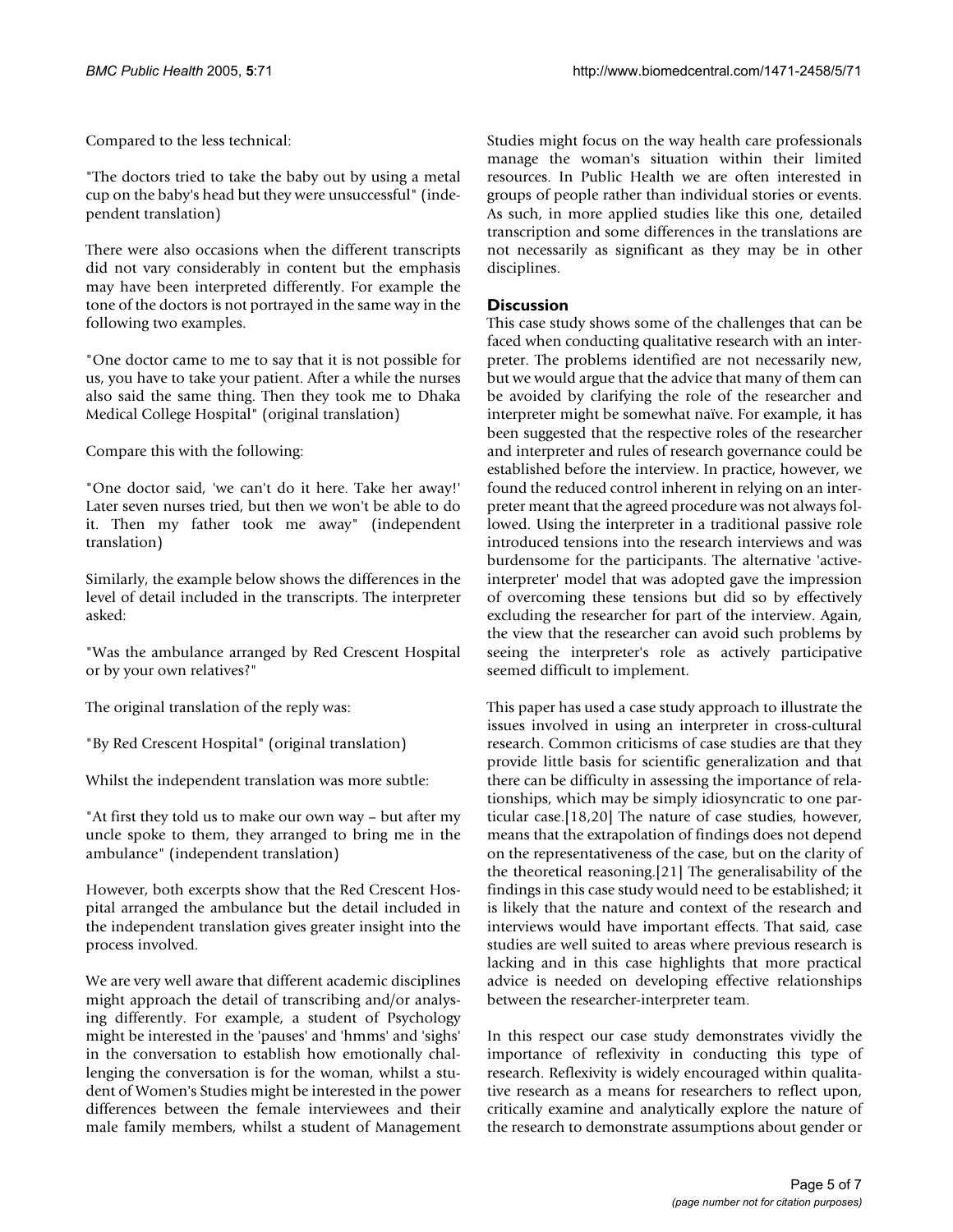other relationships which are built into the research.[22] The process of translation and use of interpreters is an important part of such reflexive methodology.[10] It can be argued that research involving an interpreter can add additional layers of bias within the interview process.[23] Jentsch showed diagrammatically how the background characteristics, psychological factors and behavioural factors of the researcher, interpreter and respondents may interact.[9] The background characteristics and behaviour may have an impact on psychological factors (such as attitude and expectations), which in turn influence behaviour.

Taking the background characteristics of all three parties in our case study (Table [1](#page-3-0)), there are clear differences but also some similarities. First and foremost, all were the same gender. To do research in a traditional society such as Bangladesh requires cultural sensitivity from the part of the researcher and research on such as female oriented topic also requires a female researcher and interpreter. [24] The interpreter shared some characteristics with the researcher and some with the respondents. An advantage of using an interpreter, born and brought up in Bangladesh, was that she was able to act as a 'cultural interpreter', giving a greater insight into the interviews with the women and Bangladesh more generally. The respondents could also relate immediately to the interpreter which helped facilitate the interviews.[9]

Issues of sameness and difference have been highlighted in the literature by drawing on the influence of 'insider' and 'outsider' status.[25-27] Gender, racial identity, social class and shared experience can affect the research process and willingness of respondents to talk to the researchers.[25] It has been argued that the relationship between interviewer and participant should be non-hierarchical to best understand their life experiences. [28] The simple comparison of background characteristics in our case study shows that, aside from gender, the researcher could definitely be considered an 'outsider' but this need not be detrimental to the research and it was felt that the differences between all three parties may have been beneficial. The obvious differences in background characteristics such as wealth and educational attainment gave opportunity for those involved to articulate their feelings about their different life experiences.[29]

In addition to the effect of an interpreter on the research process it is important to make explicit decisions about the use of translations and presentation of findings. The use of only one interpreter was seen as advantageous as it helps ensure reliability in translation.[30] The independent translation of a small number of interviews was then used to assess validity.[30,31] The case study has highlighted the differences rather than similarities between the

transcripts and, overall, it was judged that, for this research project, the differences were not sufficiently significant to impact on the thematic analysis undertaken. In contrast, it could have raised significant problems had our study been to analyse (1) how women describe the decision-making process, for example, around transfer to hospital; or (2) the lay understanding of maternity service provisions. The differences in language that were highlighted did not effect our interpretation of the findings. Interestingly, they suggested that the original interpreter was more likely to medicalise terms and was less detailed. It is not that one translation should be considered right or wrong, but the value is in appreciating differences in interpretation in order to discuss different possible perspectives on the research findings.[31]

Finally, it is recognised in medical sociology that differences in interpretation between researcher and interpreter are not simply differences in translation, but are part of a wider phenomenon, namely that concepts of health and illness are socially constructed. [32-34] In other words, a particular woman in Bangladesh having certain obstetric complications is not a taken-for-granted fact based on medical scientific evidence, but it is a renegotiation of medical knowledge within a cultural and social context. This has an impact on the disease under debate, but also in the way one deals with it in terms of health care provision.[35]

# **Conclusion**

Issues of cross-language data collection should be seen as a challenge and not as an obstacle. [1] This paper presents two different models of practice for working with an interpreter. The 'passive-interpreter' and 'active-interpreter' model each had advantages and disadvantages as discussed. Despite efforts to clarify roles between the researcher and interpreter some areas of tension were hard to overcome. Greater attention should be paid to the effect of an interpreter on the research process. As Temple and Young reminded us: "The translator always makes her mark on the research, whether this is acknowledged or not…".[36] Developments should include more practical advice to enable researchers and interpreters to develop more effective relationships.

In terms of the research findings this study highlights the importance of considering the relationship between researcher, interpreter and respondents and the inclusion in reflexive methodology. The challenges faced when using translation in qualitative research will depend upon the level of depth in analysis and accuracy in translation required. For some studies a less accurate, but perhaps easier to read translation will be sufficient. This should be considered at the outset of study design so that the level of accuracy achieved does not compromise the level of